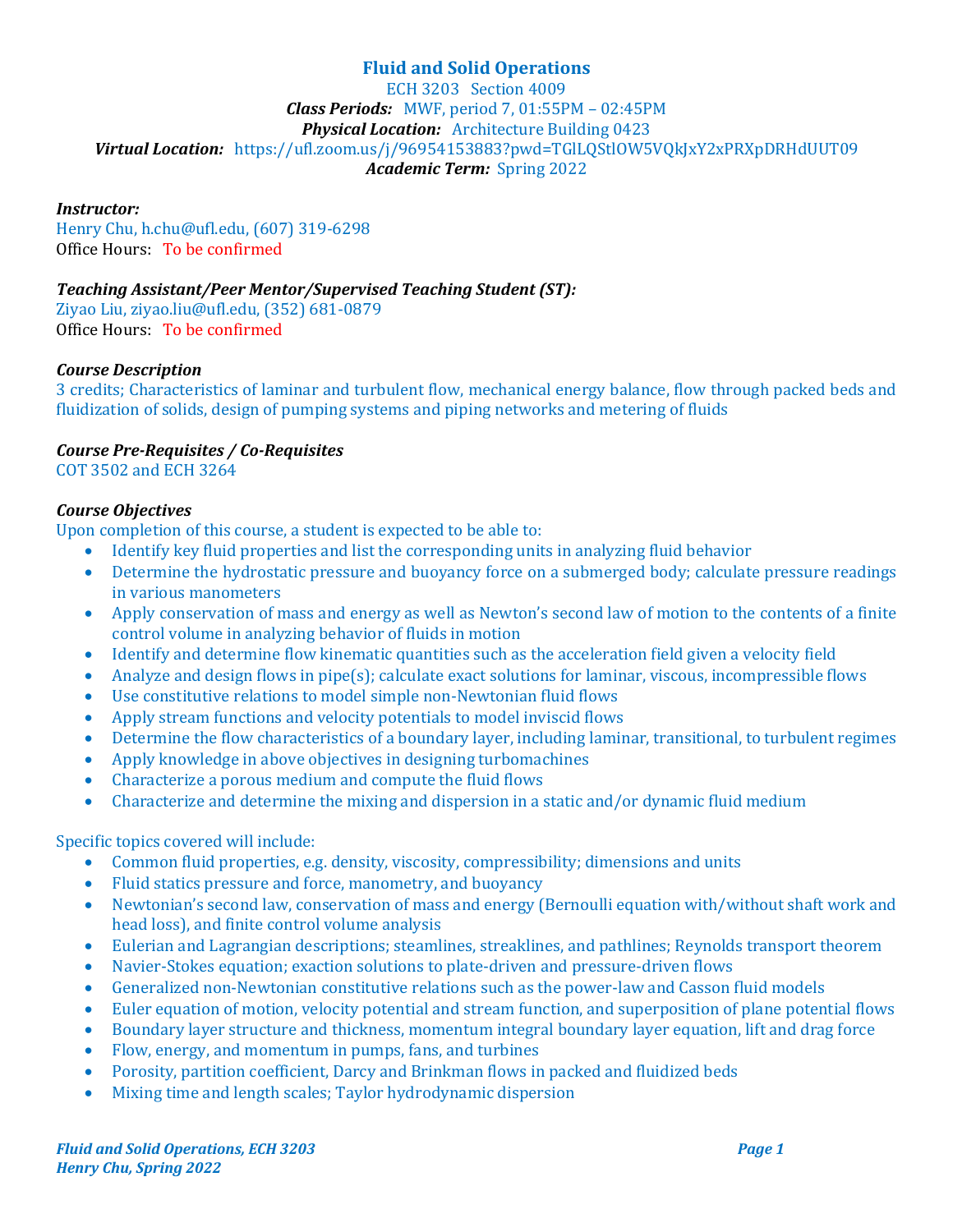#### *Relation to Program Outcomes (ABET)*

| <b>Outcome</b>                                                                                                                                                                                                                                | Coverage*     |
|-----------------------------------------------------------------------------------------------------------------------------------------------------------------------------------------------------------------------------------------------|---------------|
| (a) An ability to apply knowledge of mathematics,<br>science, and engineering                                                                                                                                                                 | High          |
| (b) An ability to design and conduct experiments, as<br>well as to analyze and interpret data                                                                                                                                                 | Medium        |
| (c) An ability to design a system, component, or<br>process to meet desired needs within realistic<br>constraints such as economic, environmental, social,<br>political, ethical, health and safety, manufacturability,<br>and sustainability | High          |
| (d) An ability to function on multi-disciplinary teams                                                                                                                                                                                        | Medium        |
| (e) An ability to identify, formulate, and solve<br>engineering problems                                                                                                                                                                      | High          |
| (f) An understanding of professional and ethical<br>responsibility                                                                                                                                                                            | High          |
| (g) An ability to communicate effectively                                                                                                                                                                                                     | High          |
| (h) The broad education necessary to understand the<br>impact of engineering solutions in a global, economic,<br>environmental, and societal context                                                                                          | Medium        |
| (i) A recognition of the need for, and an ability to<br>engage in life-long learning                                                                                                                                                          | Medium        |
| (j) A knowledge of contemporary issues                                                                                                                                                                                                        | <b>Medium</b> |
| (k) An ability to use the techniques, skills, and modern<br>engineering tools necessary for engineering practice                                                                                                                              | Medium        |
| (I) A recognition of industrial health and safety issues,<br>and an ability to engage in fostering and exercising<br>health and safety rules and regulations                                                                                  | Medium        |

\*Coverage is given as high, medium, or low. An empty box indicates that this outcome is not covered or assessed in the course.

## *Required Textbooks and Software*

• Fundamentals of Fluid Mechanics; Munson, Young, and Okiishi; 8<sup>th</sup> Edition; ISBN 978-1-119-08070-1

The majority of the course notes are developed by the instructor based on this textbook and will be given to students via Canvas.

## *Recommended Materials*

• Transport Phenomena in Biological Systems; Truskey, Yuan, and Katz; 2<sup>nd</sup> edition (Chapter 8.1-8.3); ISBN 978-0-13-156988-1

• Transport Processes and Unit Operations; Geankoplis, 3<sup>rd</sup> edition (Chapter 3.1C-3.1D); ISBN 0-13-045253-X Some course notes are developed by the instructor based on these textbooks and will be given to students via Canvas.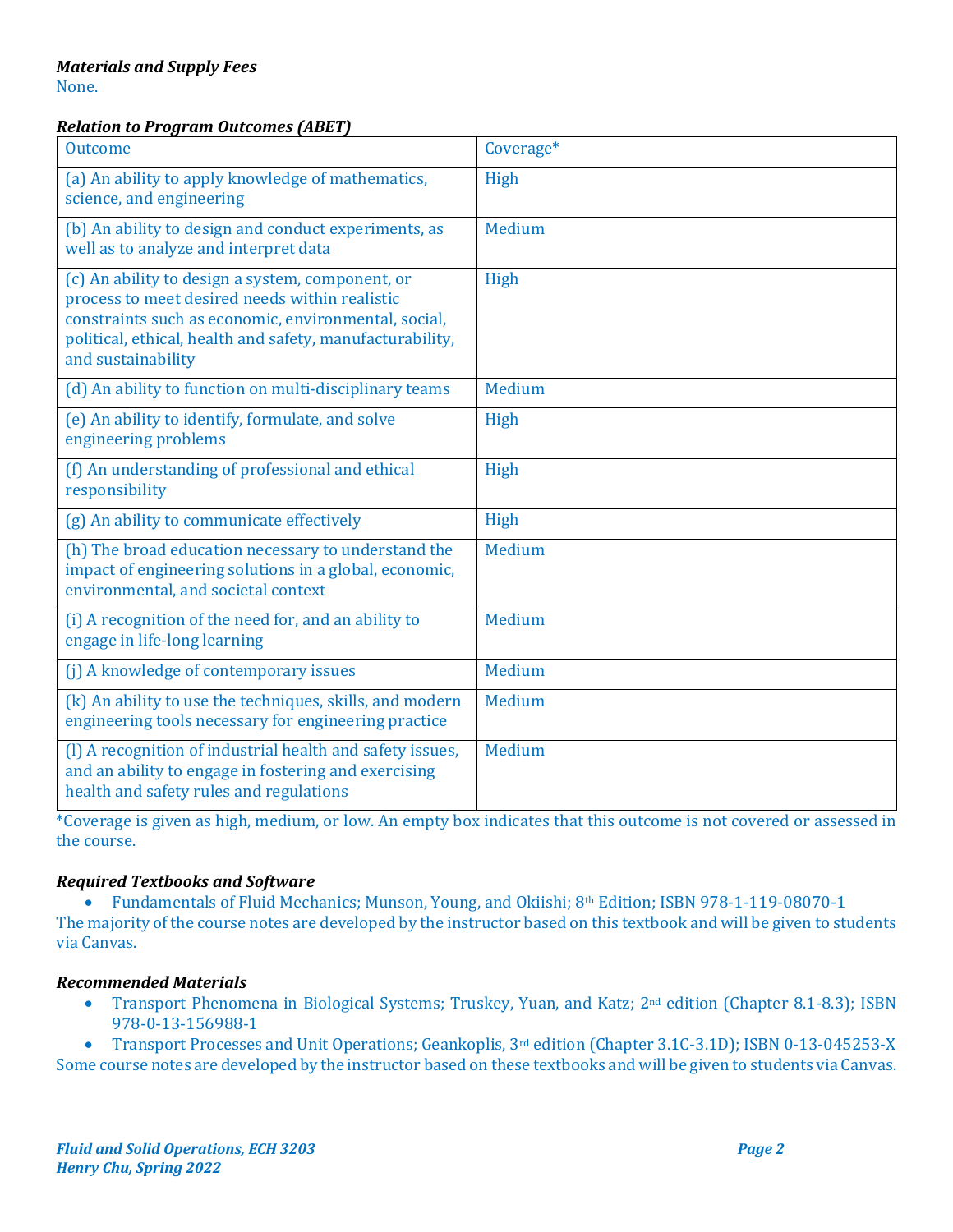#### *Course Schedule*

| Week                    | Date | Lecture         | Content                                            |
|-------------------------|------|-----------------|----------------------------------------------------|
| $\mathbf{1}$            | 1/5  | $\mathbf{1}$    | Covid protocol, Introduction (Munson Chapter 1,2)  |
| $\mathbf{1}$            | 1/7  | $\overline{c}$  | Introduction, Fluid statics (Munson Chapter 1,2)   |
| $\overline{2}$          | 1/10 | 3               | Fluid statics (Munson Chapter 2)                   |
| $\overline{2}$          | 1/12 | $\overline{4}$  | Fluid statics (Munson Chapter 2)                   |
| $\overline{c}$          | 1/14 | $\overline{5}$  | Fluid statics (Munson Chapter 2)                   |
| 3                       | 1/19 | 6               | Fluid statics (Munson Chapter 2)                   |
| $\overline{3}$          | 1/21 | $\overline{7}$  | Fluid statics (Munson Chapter 2)                   |
| $\overline{\mathbf{4}}$ | 1/24 | 8               | Quiz 1                                             |
| $\overline{4}$          | 1/26 | 9               | Fluids in motion (Munson Chapter 3, 5, 8)          |
| $\overline{\mathbf{4}}$ | 1/28 | 10              | Fluids in motion (Munson Chapter 3, 5, 8)          |
| $\overline{5}$          | 1/31 | 11              | Fluids in motion (Munson Chapter 3, 5, 8)          |
| $\overline{5}$          | 2/2  | 12              | Fluids in motion (Munson Chapter 3, 5, 8)          |
| $\overline{5}$          | 2/4  | 13              | Fluids in motion (Munson Chapter 3, 5, 8)          |
| 6                       | 2/7  | 14              | Fluids in motion (Munson Chapter 3, 5, 8)          |
| $6\,$                   | 2/9  | 15              | Fluids in motion (Munson Chapter 3, 5, 8)          |
| 6                       | 2/11 | 16              | Quiz 2; Group list due                             |
| $\overline{7}$          | 2/14 | 17              | Fluid kinematics (Munson Chapter 4, 6)             |
| $\overline{7}$          | 2/16 | 18              | Fluid kinematics (Munson Chapter 4, 6)             |
| $\overline{7}$          | 2/18 | 19              | Fluid kinematics (Munson Chapter 4, 6)             |
| $\, 8$                  | 2/21 | 20              | Viscous flow (Munson Chapter 6, 8)                 |
| $\, 8$                  | 2/23 | 21              | Viscous flow (Munson Chapter 6, 8)                 |
| $\, 8$                  | 2/25 | 22              | Viscous flow (Munson Chapter 6, 8)                 |
| 9                       | 2/28 | 23              | Viscous flow (Munson Chapter 6, 8)                 |
| 9                       | 3/2  | 24              | Quiz 3                                             |
| 9                       | 3/4  | 25              | Inviscid flow (Munson Chapter 6)                   |
| $10\,$                  | 3/14 | 26              | Inviscid flow (Munson Chapter 6)                   |
| 10                      | 3/16 | 27              | Inviscid flow (Munson Chapter 6)                   |
| 10                      | 3/18 | 28              | Inviscid flow (Munson Chapter 6)                   |
| 11                      | 3/21 | 29              | Boundary layer (Munson Chapter 9)                  |
| 11                      | 3/23 | 30              | Boundary layer (Munson Chapter 9)                  |
| 11                      | 3/25 | 31              | Boundary layer (Munson Chapter 9)                  |
| 12                      | 3/28 | 32              | Boundary layer (Munson Chapter 9)                  |
| $\overline{12}$         | 3/30 | $\overline{33}$ | Quiz 4; Group video due                            |
| 12                      | 4/1  | 34              | Mixing and dispersion (notes by instructor)        |
| 13                      | 4/4  | 35              | Video Showcase (Munson Chapter 12)                 |
| 13                      | 4/6  | 36              | Mixing and dispersion (notes by instructor)        |
| 13                      | 4/8  | 37              | Flows in porous media (Truskey)                    |
| 14                      | 4/11 | 38              | Flows in porous media (Truskey)                    |
| 14                      | 4/13 | 39              | Flows in porous media (Truskey)                    |
| 14                      | 4/15 | 40              | Flows in packed/fluidized bed (Geankoplis) (by ST) |
| 15                      | 4/18 | 41              | Flows in packed/fluidized bed (Geankoplis) (by ST) |
| 15                      | 4/20 | 42              | Recitation                                         |
| 16                      | 4/28 |                 | Final exam $(12:30 \text{pm} - 2:30 \text{pm})$    |

Video showcase for turbomachines : Students will form teams of 3 to 4 people (no more than 4 people are allowed). In each team, a representative should email the names of all their members (along with an optional "General Consent and Release Form" signed by each member; to be distributed) to the ST no later than the following day of Quiz 2. Students who are not in a team by this date will be assigned into teams randomly. Once a team is formed, members cannot be changed. The instructor/ST will send the finalized list of teams to all students within 5 days after Quiz 2.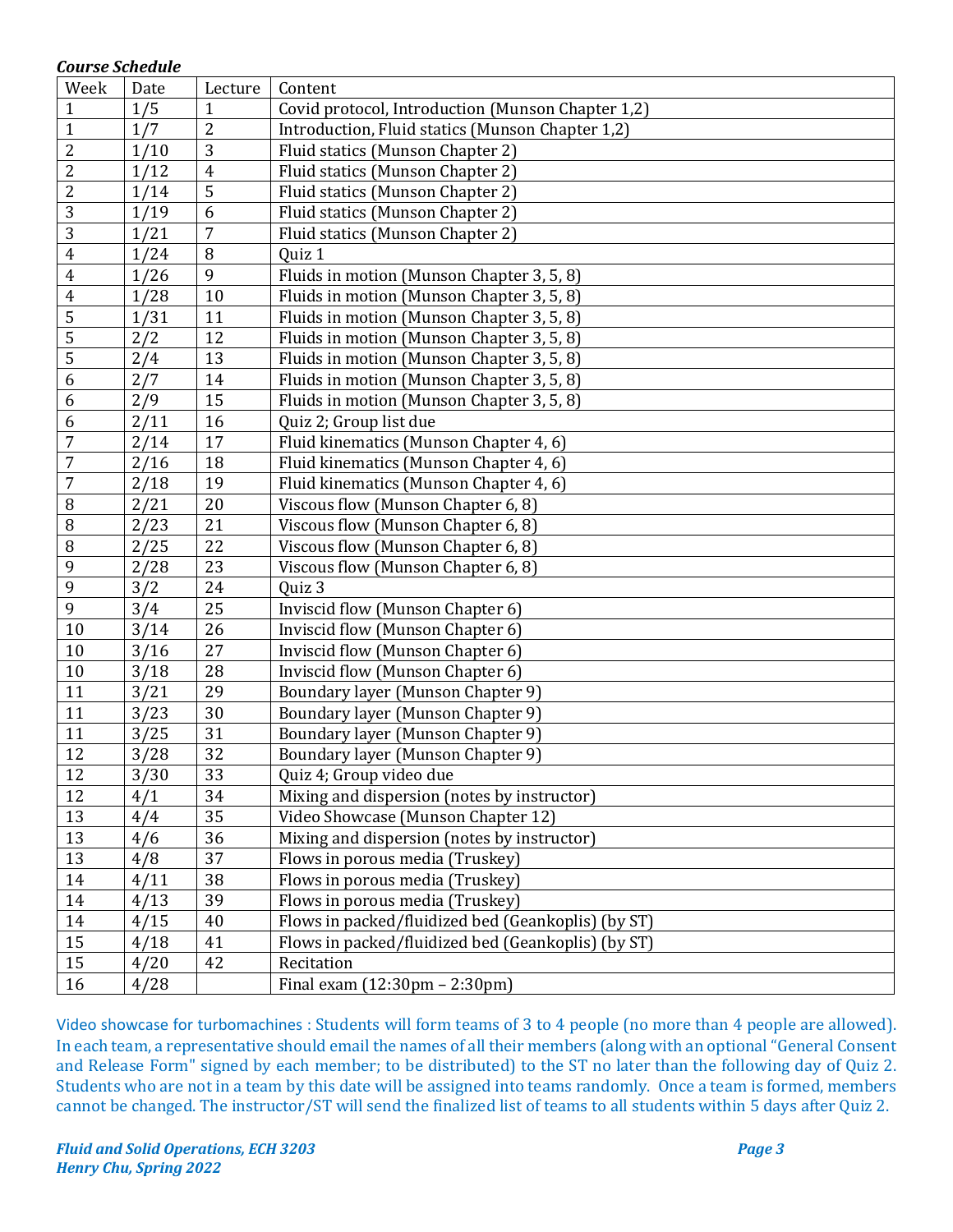Upon team formation, students will read Chapter 12 of the course textbook (Munson) to learn about Turbomachines by themselves and via discussion. This topic is closely relevant to materials that they have learnt before Ouiz 2. Each team will create a video (recommended < 10 mins in typical video format, e.g. avi, mp4) to teach the rest of the class what they have learnt from Chapter 12. The video should cover part of the materials from Chapter 12.1-12.3 (the fundamental knowledge of turbomachines) AND from Chapter 12.4-12.8 3-5 ( concepts, applications, or examples of turbomachines). Students should give proper references to materials used in creating the video. All students, the ST, and the instructor will watch all the videos during the lecture "Video Showcase".

## Attendance Policy, Class Expectations, and Make-Up Policy

Attendance of all online lectures is highly recommended. It is the student's responsibility to obtain any notes, assignments, etc. that they may have missed during their absence. Repeated absences may lead to a lower grade in the class. Excused absences must be consistent with university policies in the undergraduate catalog (https://catalog.ufl.edu/ugrad/current/regulations/info/attendance.aspx) and require appropriate documentation. As a courtesy to the other students and to the instructor, the students should turn off the ringers for all cell phones during lecture and they should not answer incoming calls. If a student is expecting an emergency call, please notify the instructor prior to class.

Makeup exams and quizzes will be given only in case of an emergency – documentation of the emergency has to be provided. It is required that, whenever possible, the student notifies the instructor about the situation prior to the exam, preferably at least two weeks in advance.

| <b>Assignment</b> | <b>Total Points</b> | <b>Percentage of Final Grade</b> |
|-------------------|---------------------|----------------------------------|
| Quizzes (4)       | $100$ each          | 40% (10% for each quiz)          |
| Video showcase    | 100                 | 10%                              |
| <b>Final Exam</b> | 100                 | 50%                              |
|                   |                     | 100%                             |

*Evaluation of Grades*

Quizzes: There are four 35-minute quizzes. All quizzes will be held during the lecture hours in the classroom. All quizzes will be closed book and closed notes. Partial credit will be assigned, and no credit will be given for problems that have a solution but all the work leading to this solution is not shown. No talking to any others or via any electronic devices is allowed. Students may use an electronic calculator; no other electronic devices, including their personal phones or computers, are allowed. Questions of the quizzes will be distributed to students at the beginning of the quiz-lecture hour. Once the quiz time is up, students should stop writing and the instructor/ST will collect students' answer scripts. Late submission will result in a maximum penalty of the total points of the quiz and the instructor solely will determine the penalty. Any form of cheating will result in a penalty of the total points of the quiz.

Video showcase: The instructor and the ST will evaluate the videos based on their content, creativity, proper referencing, and presentation style. Students in the same team will receive the same grade. Late submission of the video after the day of Quiz 4 will result in 100% penalty to this part of the course. To encourage students learning from videos created by others, each team will vote for their favorite video. The winners will get a special prize  $\odot$ 

Final exam: There is one two-hour final exam. The date/time for the exam is to be confirmed. The exam will be closed book and closed notes. Partial credit will be assigned, and no credit will be given for problems that have a solution but all the work leading to this solution is not shown. No talking to any others or via any electronic devices is allowed. Students may use an electronic calculator; no other electronic devices, including their personal phones or computers, are allowed. Questions of the exam will be distributed to students at the beginning of the exam session. Once the exam time is up, students should stop writing and the instructor/ST will collect students' answer scripts. Late submission will result in a maximum penalty of the total points of the exam and the instructor solely will determine the penalty. Any form of cheating will result in a penalty of the total points of the exam.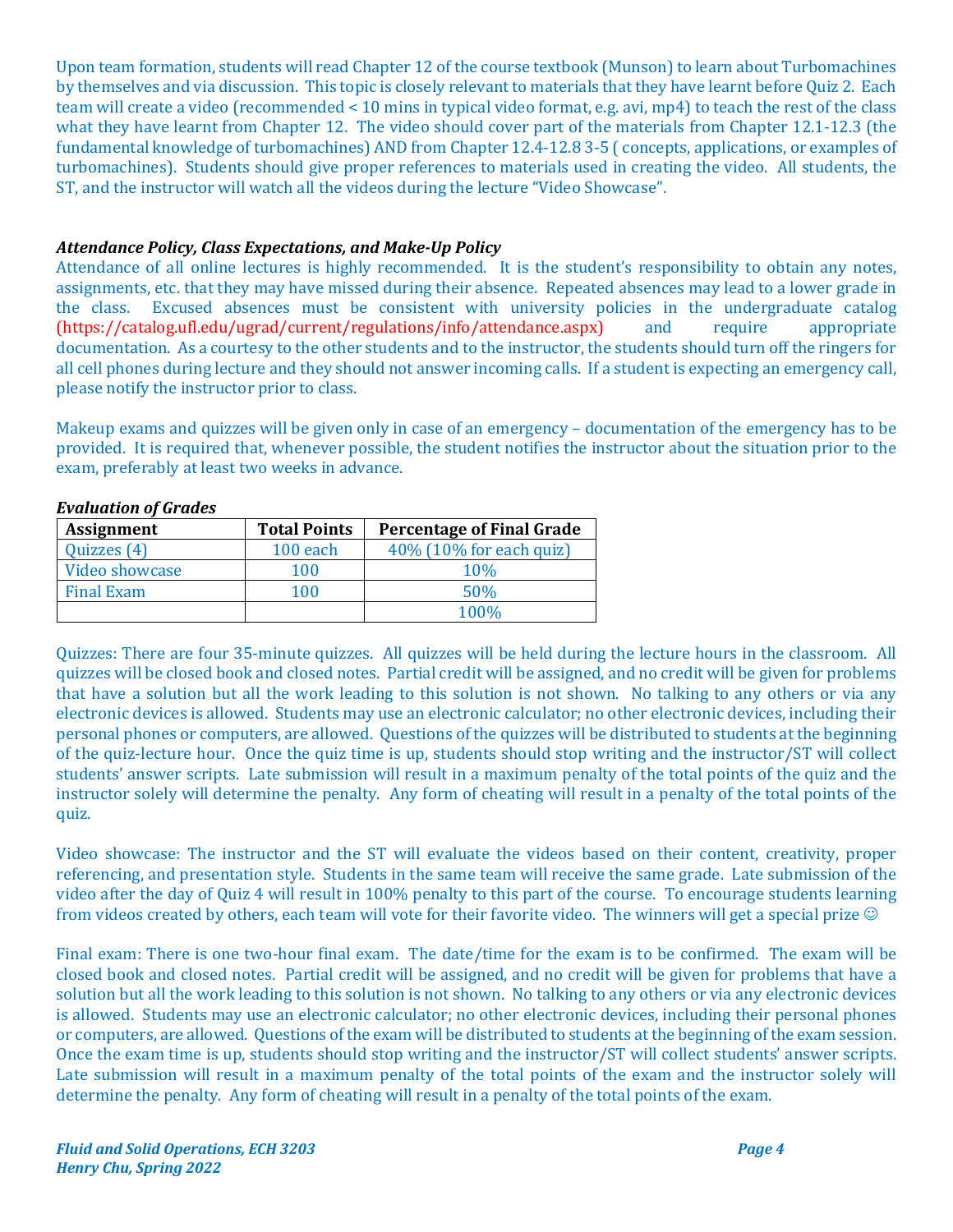#### *Grading Policy*

| Percent        | Grade | Grade<br><b>Points</b> |
|----------------|-------|------------------------|
| $90.0 - 100.0$ | A     | 4.00                   |
| $85 - 89$      | A-    | 3.67                   |
| $80 - 84$      | $B+$  | 3.33                   |
| $75 - 79$      | B     | 3.00                   |
| $70 - 74$      | $B -$ | 2.67                   |
| $65 - 69$      | $C+$  | 2.33                   |
| $60 - 64$      | C.    | 2.00                   |
| $55 - 59$      | C-    | 1.67                   |
| $50 - 54$      | $D+$  | 1.33                   |
| $45 - 49$      | D     | 1.00                   |
| $40 - 44$      | D-    | 0.67                   |
| $0 - 39$       | E     | 0.00                   |

The instructor will use the above grade table in addition to "curving the grade" for determining the final course grade, whichever gives students a better grade. That means, if a student's total score of the course is 90, the student gets an A. However, if the student's score is 80 but the student is already in the top 10% (percentage to be confirmed) of the class, the student still gets an A because of "curving the grade". From the instructor's experience, "A" (range) will be given to the top  $10~20\%$  of the class, B (range) to the top  $20~60\%$ , C+/C (range) to the top  $60~85\%$ , and C- or below to the last 15%. As noted, the percentages are yet to be confirmed. However, it is expected that they will not change significantly. The typical mean grade is  $B$  or  $B$ -.

## More information on UF grading policy may be found at:

http://gradcatalog.ufl.edu/content.php?catoid=10&navoid=2020#grades

#### *Students Requiring Accommodations*

Students with disabilities who experience learning barriers and would like to request academic accommodations should connect with the disability Resource Center by visiting https://disability.ufl.edu/students/get-started/. It is important for students to share their accommodation letter with their instructor and discuss their access needs, as early as possible in the semester.

#### *Course Evaluation*

Students are expected to provide professional and respectful feedback on the quality of instruction in this course by completing course evaluations online via GatorEvals. Guidance on how to give feedback in a professional and respectful manner is available at  $\frac{https://gatorevals.aa.ufl.edu/students/}{https://gatorevals.aa.ufl.edu/students/}.$  Students will be notified when the evaluation period opens, and can complete evaluations through the email they receive from GatorEvals, in their Canvas course menu under GatorEvals, or via https://ufl.bluera.com/ufl/. Summaries of course evaluation results are available to students at https://gatorevals.aa.ufl.edu/public-results/.

#### **In-Class Recording**

Students are allowed to record video or audio of class lectures. However, the purposes for which these recordings may be used are strictly controlled. The only allowable purposes are (1) for personal educational use, (2) in connection with a complaint to the university, or  $(3)$  as evidence in, or in preparation for, a criminal or civil proceeding. All other purposes are prohibited. Specifically, students may not publish recorded lectures without the written consent of the instructor.

A "class lecture" is an educational presentation intended to inform or teach enrolled students about a particular subject, including any instructor-led discussions that form part of the presentation, and delivered by any instructor hired or appointed by the University, or by a guest instructor, as part of a University of Florida course. A class lecture does not include lab sessions, student presentations, clinical presentations such as patient history,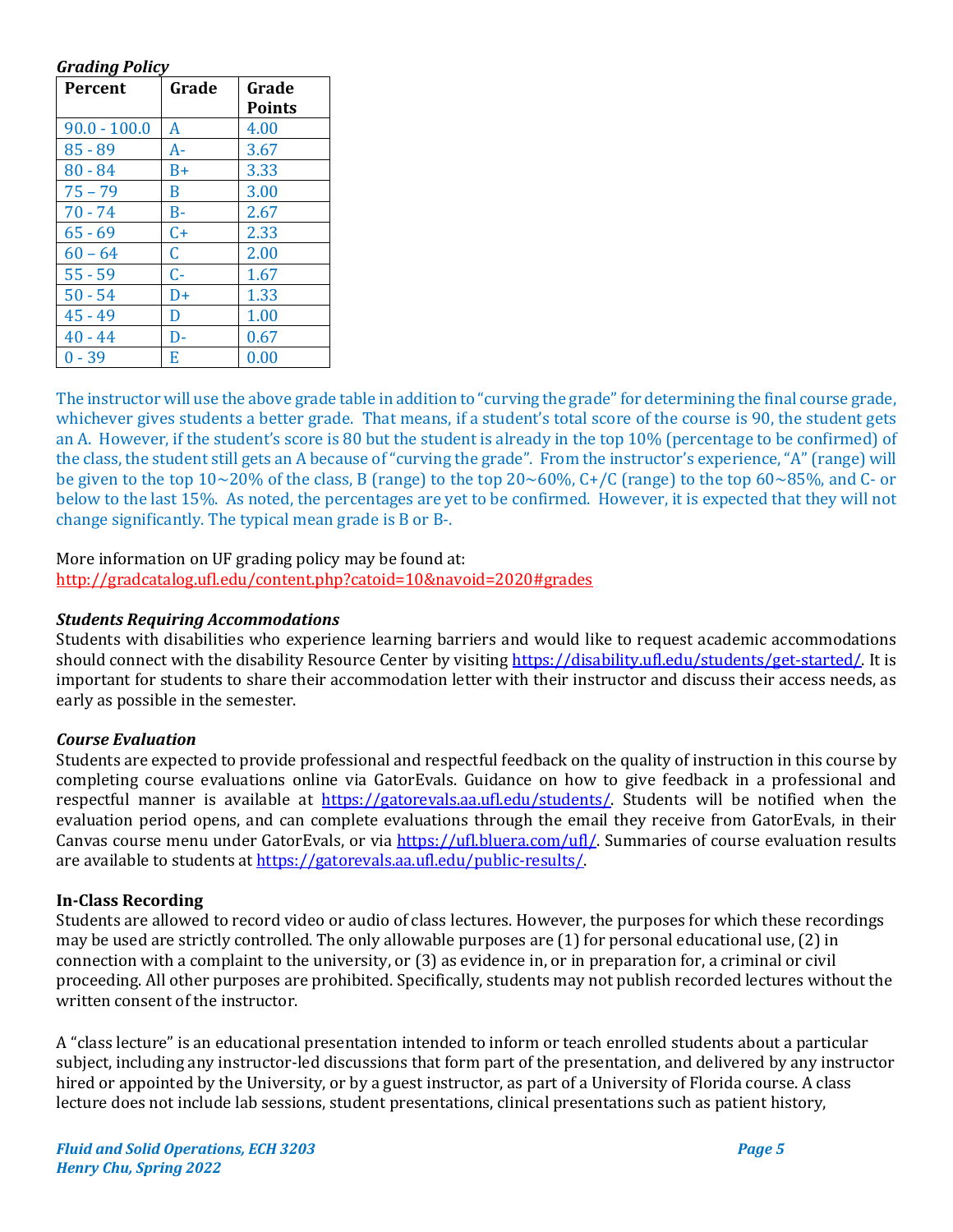academic exercises involving solely student participation, assessments (quizzes, tests, exams), field trips, private conversations between students in the class or between a student and the faculty or lecturer during a class session.

Publication without permission of the instructor is prohibited. To "publish" means to share, transmit, circulate, distribute, or provide access to a recording, regardless of format or medium, to another person (or persons), including but not limited to another student within the same class section. Additionally, a recording, or transcript of a recording, is considered published if it is posted on or uploaded to, in whole or in part, any media platform, including but not limited to social media, book, magazine, newspaper, leaflet, or third party note/tutoring services. A student who publishes a recording without written consent may be subject to a civil cause of action instituted by a person injured by the publication and/or discipline under UF Regulation 4.040 Student Honor Code and Student Conduct Code.

## *University Honesty Policy*

UF students are bound by The Honor Pledge which states, "We, the members of the University of Florida community, pledge to hold ourselves and our peers to the highest standards of honor and integrity by abiding by the Honor Code. On all work submitted for credit by students at the University of Florida, the following pledge is either required or implied: "On my honor, I have neither given nor received unauthorized aid in doing this assignment." The Conduct Code  $[https://sccr.dso.ufl.edu/process/student-conduct-code/]$  specifies a number of behaviors that are in violation of this code and the possible sanctions. If you have any questions or concerns, please consult with the instructor or TAs in this class.

## **Commitment to a Safe and Inclusive Learning Environment**

The Herbert Wertheim College of Engineering values broad diversity within our community and is committed to individual and group empowerment, inclusion, and the elimination of discrimination. It is expected that every person in this class will treat one another with dignity and respect regardless of gender, sexuality, disability, age, socioeconomic status, ethnicity, race, and culture.

If you feel like your performance in class is being impacted by discrimination or harassment of any kind, please contact your instructor or any of the following:

- Your academic advisor or Graduate Program Coordinator
- Jennifer Nappo, Director of Human Resources, 352-392-0904, jpennacc@ufl.edu
- Curtis Taylor, Associate Dean of Student Affairs, 352-392-2177, taylor@eng.ufl.edu
- · Toshikazu Nishida, Associate Dean of Academic Affairs, 352-392-0943, nishida@eng.ufl.edu

## *Software Use*

All faculty, staff, and students of the University are required and expected to obey the laws and legal agreements governing software use. Failure to do so can lead to monetary damages and/or criminal penalties for the individual violator. Because such violations are also against University policies and rules, disciplinary action will be taken as appropriate. We, the members of the University of Florida community, pledge to uphold ourselves and our peers to the highest standards of honesty and integrity.

## *Student Privacy*

There are federal laws protecting your privacy with regards to grades earned in courses and on individual assignments. For more information, please see: https://registrar.ufl.edu/ferpa.html

## *Campus Resources:*

## **Health and Wellness**

## **U Matter, We Care:**

Your well-being is important to the University of Florida. The U Matter, We Care initiative is committed to creating a culture of care on our campus by encouraging members of our community to look out for one another and to reach out for help if a member of our community is in need. If you or a friend is in distress, please contact umatter@ufl.edu so that the U Matter, We Care Team can reach out to the student in distress. A nighttime and weekend crisis counselor is available by phone at 352-392-1575. The U Matter, We Care Team can help connect